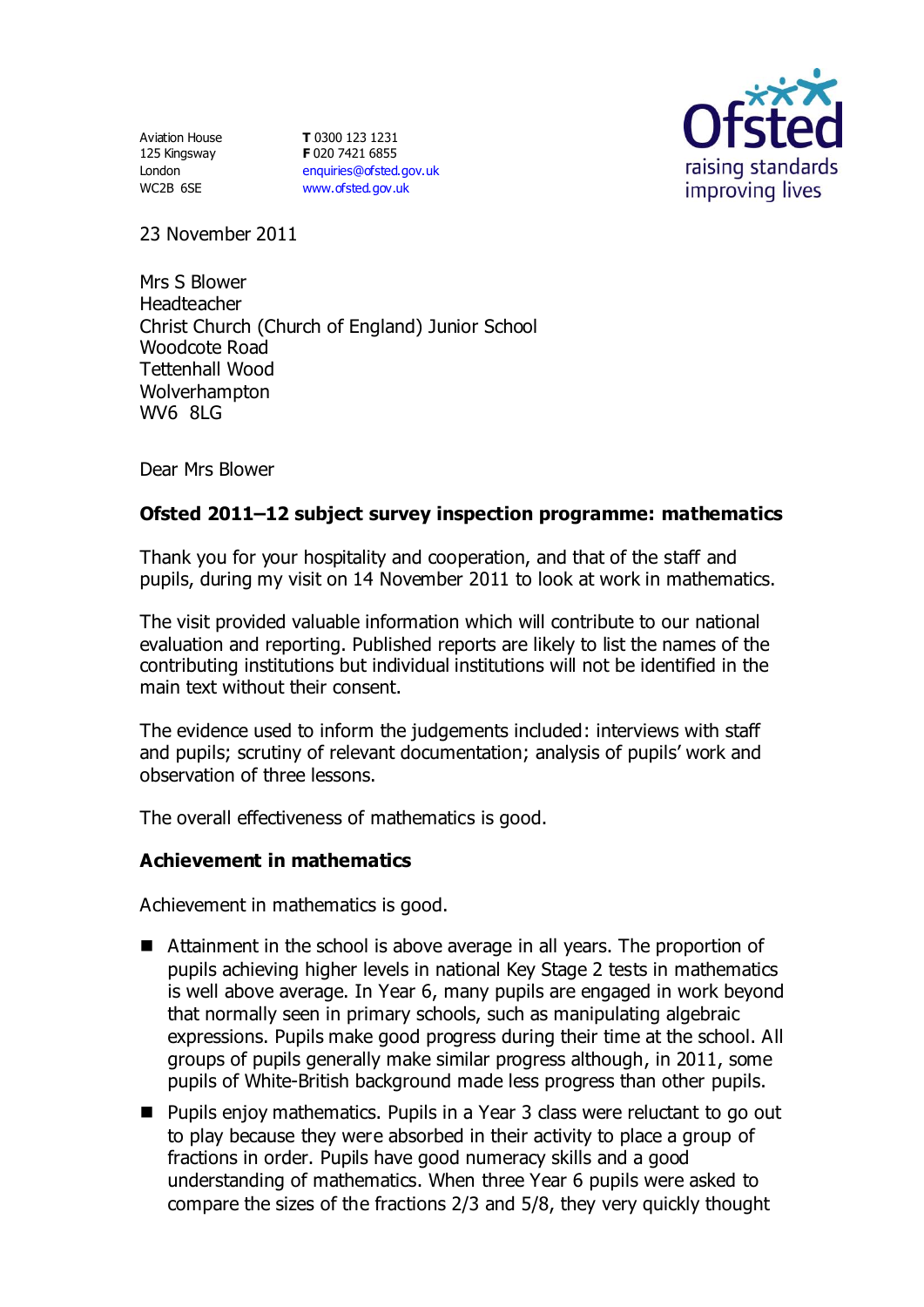of two different methods and carried out the appropriate calculations accurately. They did this despite not covering this topic recently in class.

**Pupils work together well. When they have difficulty, they help each other** in a mature way and discuss their work.

# **Quality of teaching in mathematics**

The quality of teaching in mathematics is good.

- Teachers are enthusiastic about the subject and their explanations are very clear. They plan lessons well into sections that include opportunities for pupils to work independently. They have successfully implemented the recommendations of the whole-school inspection in May 2010 to limit the length of lesson introductions and enable pupils to make a prompt start to their work.
- Teachers make particular use of kinaesthetic learning. In exploring symmetry, pupils are encouraged to fold shapes and use mirrors. In exploring the sizes of fractions, pupils move pieces of paper with fractions represented as diagrams, some of which are equivalent, to form an order of size. At other times, they hold a sheet of paper with the fraction represented and have to move themselves into a line. This very much helps them to think and to discuss with other pupils. Teachers also make good use of information and communication technology to enable pupils to explore mathematics for themselves, for example in symmetry.
- Teachers ask questions to help pupils improve their understanding. However, their strategies at these times do not always ensure that every pupil fully participates in thinking of answers. Also, to maintain the pace of the lesson, teachers sometimes cut short the development of class discussion that could result from their questions. As a result, the benefit of using pupils' errors or misconceptions to enhance understanding is sometimes lost.

## **Quality of the curriculum in mathematics**

The quality of the curriculum in mathematics is good.

- The curriculum is well designed and is based on the Primary National Strategy guidance. Good use is made of opportunities to explore and apply mathematics and use information and communication technology. At least one lesson each week has a particular focus on using and applying mathematics. This is used successfully to develop skills in investigating and in solving problems. Sometimes, links are not made with the other mathematical topics being learnt in that week so that pupils do not explore and apply across all areas of mathematics in a balanced way.
- Good links are made between mathematics and other subjects. This is done particularly well in cross-curricular weeks. For example, in a recent mathematics week, pupils used mathematics in all their subjects as well as taking part in special mathematics trails and in solving daily puzzles. In a recent international week, pupils applied numeracy skills to explore